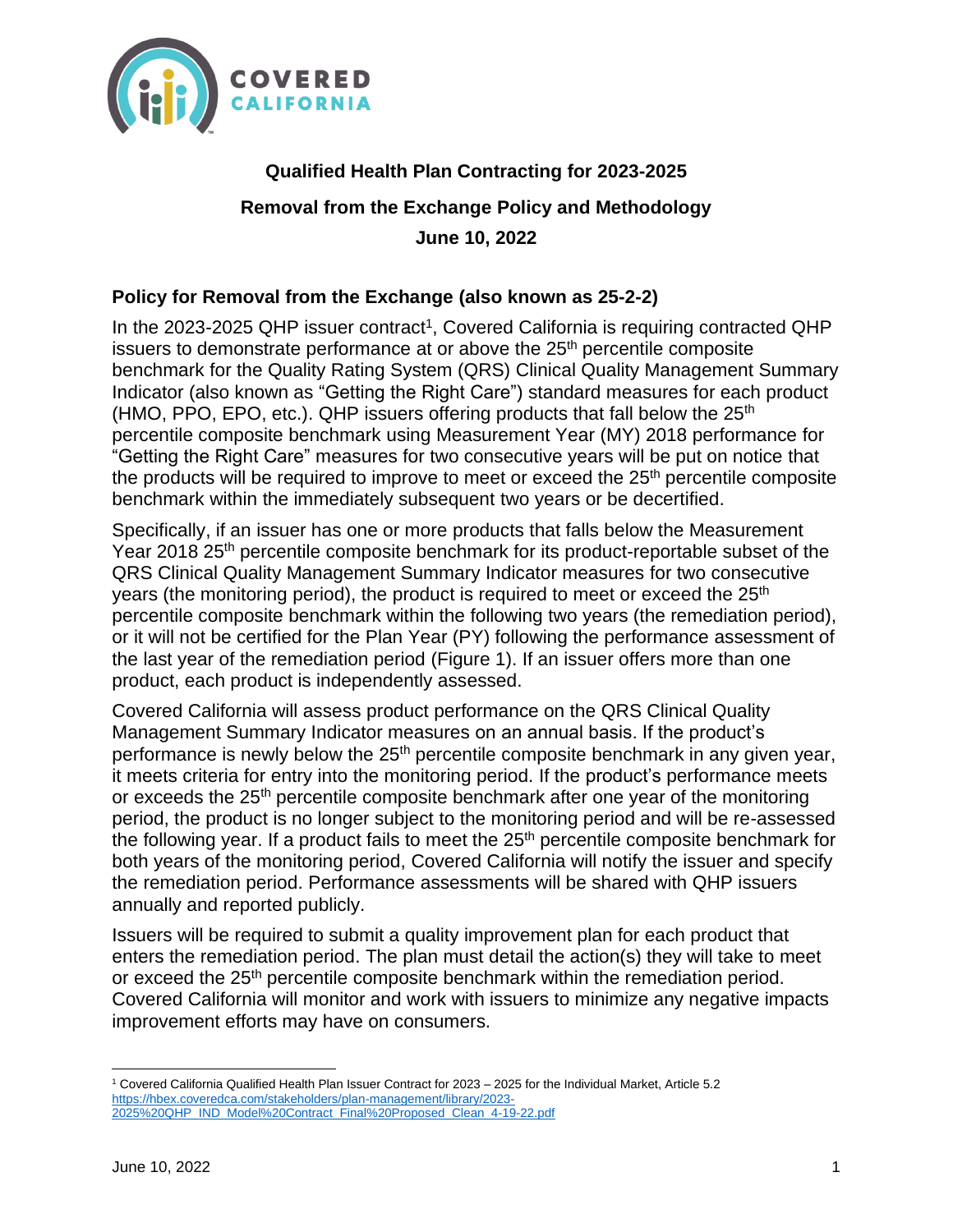

If a product becomes ineligible for certification because it has failed to meet or exceed the 25<sup>th</sup> percentile composite benchmark for four consecutive years, Covered California will coordinate with the applicable regulator for the QHP issuer and notify consumers enrolled in the product that they will need to select a new product and assist consumers through the process. Covered California is still developing the timeline and approach for notifying consumers. Covered California will engage issuers, regulators, and stakeholders in the development process.

This removal policy will not be applied in a Covered California rating region where removal of one or multiple products would lead to fewer than three issuers remaining in the region.

Covered California will continue to analyze the impact of demographic and socioeconomic factors that affect quality scores for potential adjustments to these quality standards.

#### **Removal from the Exchange Implementation Timeline**

If the issuer has a product that was offered by Covered California in 2021 and the product meets the CMS eligibility criteria to report QRS measures scores and star ratings for that year, the product is subject to assessment for this removal policy beginning Measurement Year 2021. Table 1 provides an example timeline for a product that performs below the 25<sup>th</sup> percentile composite benchmark beginning in 2021 and does not improve performance over the monitoring and remediation periods.

#### **Figure 1: Example Removal Timeline for a Monitoring Period Beginning in 2021 with No Improvement over the Monitoring and Remediation Periods**

| <b>MONITORING PERIOD</b><br>Plans that did not meet the benchmark in MY2021<br>are in a monitoring period for MY2021-MY2022. |                                                                              | <b>REMEDIATION PERIOD</b><br>Plans that did not meet the benchmark in MY2021-MY2022<br>are in remediation for MY2023-MY2024. |                                                                    | <b>REMOVAL*</b><br>Plans that did not meet the<br>benchmark in MY2021-<br>MY2024 will not be certified.                           |  |
|------------------------------------------------------------------------------------------------------------------------------|------------------------------------------------------------------------------|------------------------------------------------------------------------------------------------------------------------------|--------------------------------------------------------------------|-----------------------------------------------------------------------------------------------------------------------------------|--|
| <b>PLAN YEAR 2022</b>                                                                                                        | <b>PLAN YEAR 2023</b>                                                        | <b>PLAN YEAR 2024</b>                                                                                                        | <b>PLAN YEAR 2025</b>                                              | <b>PLAN YEAR 2026</b>                                                                                                             |  |
| <b>MY2021 Assessment</b><br>Product below MY2018 25th<br>percentile composite<br>benchmark                                   | <b>MY2022 Assessment</b><br>Notice to Issuers of<br><b>Monitoring Period</b> | MY2023 Assessment<br>Notice to Issuers of<br><b>Remediation Period</b>                                                       | MY2024 Assessment<br>Notice to Issuers of<br>Removal from Exchange | Product no longer offered<br>on the Exchange<br>*Removal occurs only if there are<br>three (3) issuers remaining after<br>removal |  |

For products offered in Plan Year 2022 or later, the product is subject to assessment for this removal policy in the first year it meets the CMS eligibility criteria to report QRS measures scores and star ratings.

Product performance will be assessed annually. If the product's performance meets or exceeds the 25<sup>th</sup> percentile composite benchmark during either the monitoring or remediation period, the product is no longer subject to the monitoring or remediation period and will be re-assessed the following year.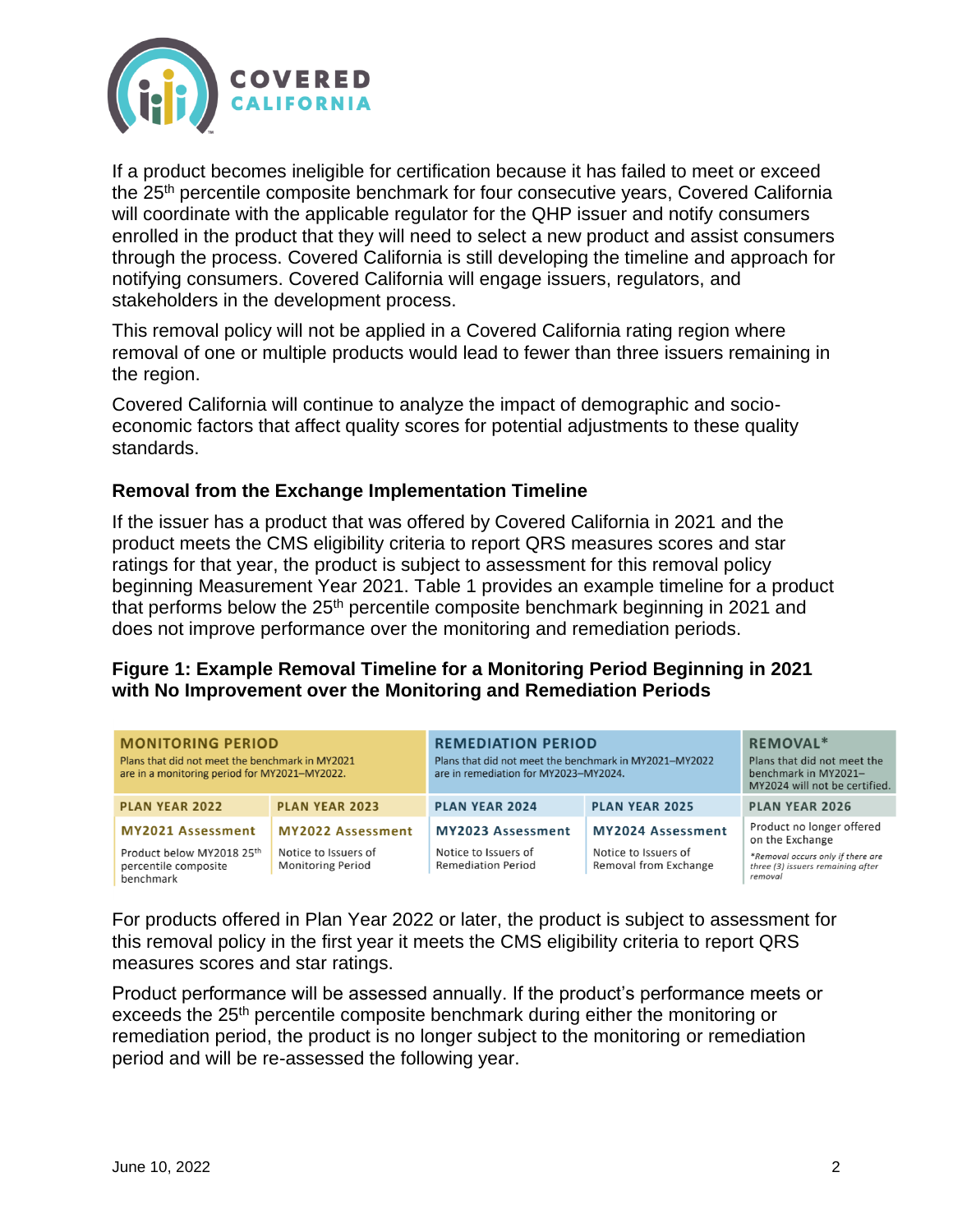

### **Removal from the Exchange Methodology**

Covered California will calculate the 25<sup>th</sup> percentile composite benchmark using Measurement Year 2018 performance of all exchange products nationwide on the QRS Clinical Quality Management Summary Indicator measures. This is the fixed baseline benchmark throughout the contract period.

Each year, Covered California will compare each product's composite score on the QRS Clinical Quality Management Summary Indicator measures to the 25<sup>th</sup> percentile composite benchmark. If the product's composite score is below the 25<sup>th</sup> percentile composite benchmark, this will begin the monitoring period for the product. Table 1 provides a detailed description of the methodology.

|                | <b>Methodology</b>                                                                                       | <b>Description</b>                                                                                                                                                                                                                                                                                                                                                                                                                                                       |
|----------------|----------------------------------------------------------------------------------------------------------|--------------------------------------------------------------------------------------------------------------------------------------------------------------------------------------------------------------------------------------------------------------------------------------------------------------------------------------------------------------------------------------------------------------------------------------------------------------------------|
| 1 <sub>1</sub> | Measurement Year 2018 is the<br>baseline year for the 25 <sup>th</sup> percentile<br>composite benchmark | Measurement Year 2018 measure scores will<br>be used to calculate the 25 <sup>th</sup> percentile<br>composite benchmark. This is the fixed<br>baseline benchmark throughout the contract<br>period.                                                                                                                                                                                                                                                                     |
| 2.             | 25 <sup>th</sup> percentile composite benchmark<br>calculation                                           | To define the 25 <sup>th</sup> percentile composite<br>benchmark, Covered California identifies and<br>assigns the measure score that equates to<br>the 25 <sup>th</sup> percentile for each of the QRS<br><b>Clinical Quality Management Summary</b><br>Indicator measures using the QRS national<br>percentile data. An unweighted average of<br>these QRS national measure scores is<br>computed to establish the 25 <sup>th</sup> percentile<br>composite benchmark. |
|                |                                                                                                          | For products missing one or more measure<br>scores, the 25 <sup>th</sup> percentile composite<br>benchmark will be computed using only<br>those measures that match the product's<br>reportable set, omitting any missing<br>measures.                                                                                                                                                                                                                                   |

#### **Table 1: Removal from the Exchange Methodology**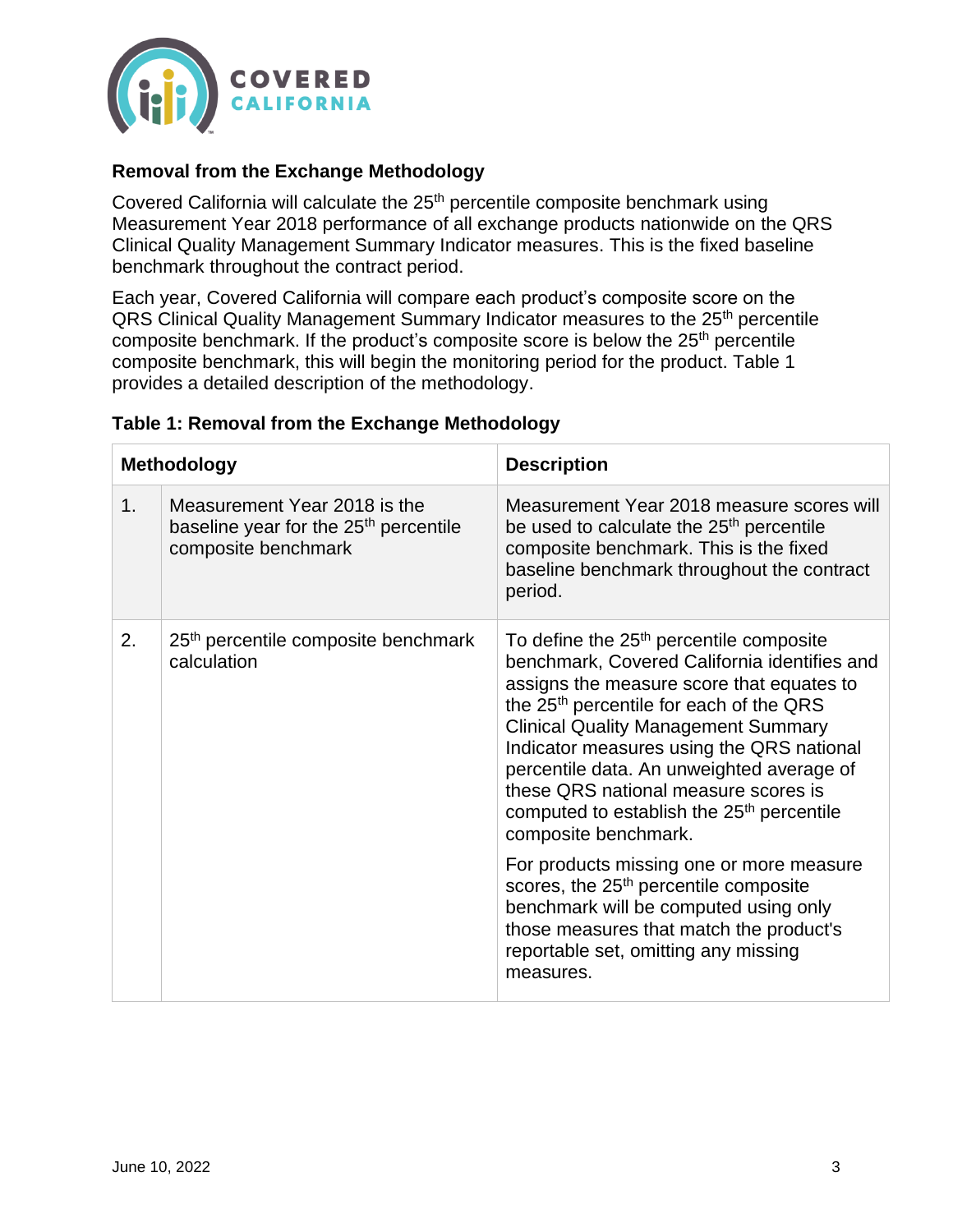

| 3. | Annual assessment begins<br><b>Measurement Year 2021</b>                                                                                                                                   | If the issuer has a product that was offered<br>by Covered California in 2021 and the<br>product meets the CMS eligibility criteria to<br>report QRS measures scores and star<br>ratings for that year, the product is subject to<br>assessment for this removal policy beginning<br>Measurement Year 2021. Product<br>performance will be assessed annually.                                                                                                                                 |
|----|--------------------------------------------------------------------------------------------------------------------------------------------------------------------------------------------|-----------------------------------------------------------------------------------------------------------------------------------------------------------------------------------------------------------------------------------------------------------------------------------------------------------------------------------------------------------------------------------------------------------------------------------------------------------------------------------------------|
| 4. | Reportable measure scores will be<br>used to calculate each product's<br>clinical composite score                                                                                          | Covered California will compute a clinical<br>composite score for each product as the<br>unweighted average of the reportable<br>measure scores using the product-reportable<br>measures included in the QRS Clinical<br><b>Quality Management Summary Indicator</b><br>measure set.                                                                                                                                                                                                          |
|    |                                                                                                                                                                                            | The product's clinical composite score is<br>compared to the matched QRS 25th<br>percentile composite benchmark score to<br>determine if the 25 <sup>th</sup> percentile composite<br>benchmark is achieved.                                                                                                                                                                                                                                                                                  |
| 5. | The inclusion or exclusion of<br>measures in the percentile benchmark<br>and each product's clinical composite<br>score is determined per the CMS QRS<br>guidelines on reportable measures | Covered California will follow the CMS QRS<br>guidelines on reportable measures to<br>determine the inclusion or exclusion of<br>measures in the 25 <sup>th</sup> percentile composite<br>benchmark and each product's clinical<br>composite score, beginning with<br>Measurement Year 2021. For example,<br>Measurement Year 2021 QRS reportable<br>measures that were also QRS reportable<br>measures in the baseline benchmark year<br>(Measurement Year 2018) are used in the<br>scoring. |
| 6. | Measures are weighted equally                                                                                                                                                              | All measures that comprise the QRS Clinical<br>Quality Management Summary Indicator are<br>equally weighted in calculating the 25 <sup>th</sup><br>percentile composite benchmark and each<br>product's clinical composite score.                                                                                                                                                                                                                                                             |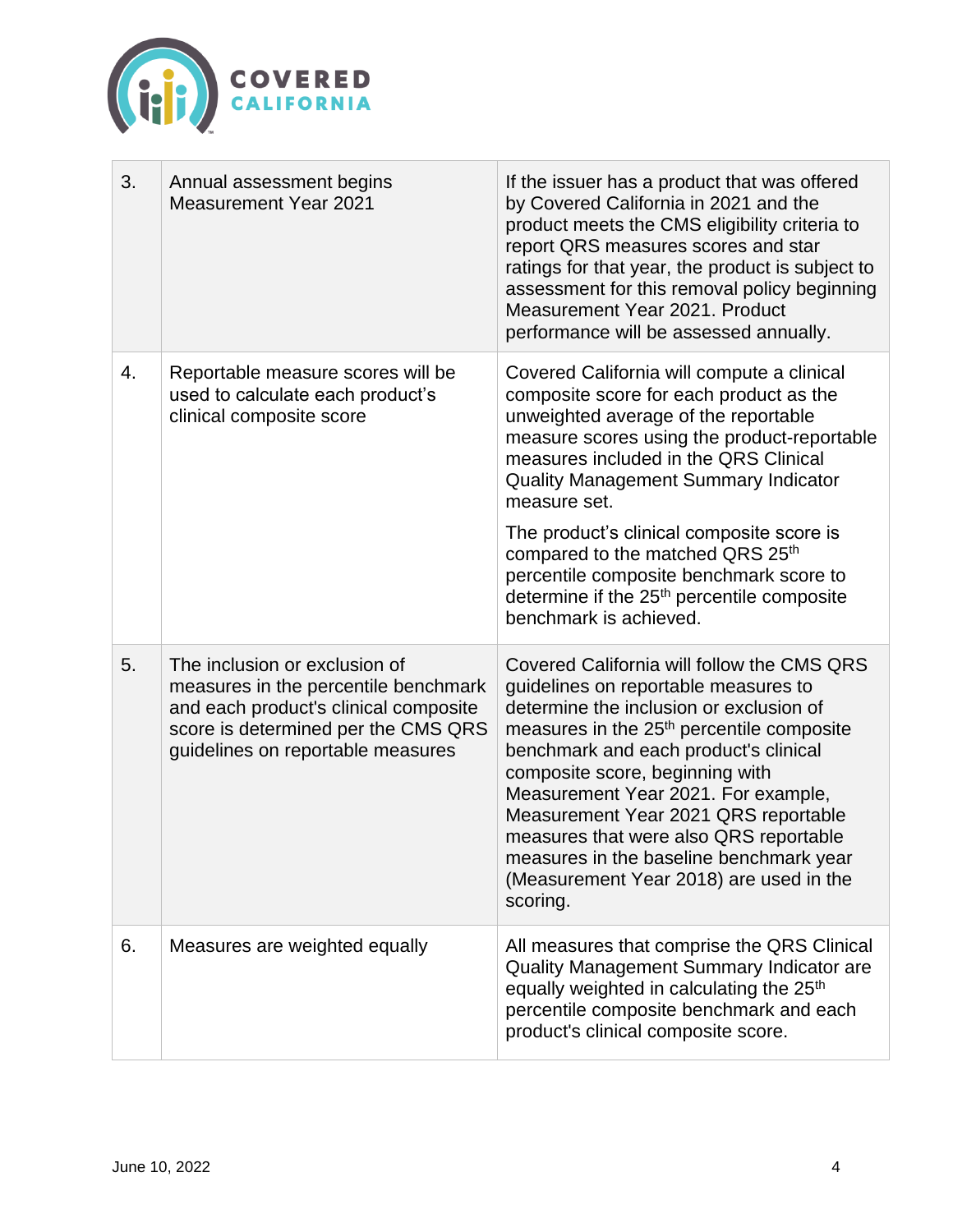

| 7.  | Rounding to nearest hundredth (e.g.,<br>66.66%)                                                                                                                   | The composite will be rounded to the nearest<br>hundredth (e.g., 66.66%). Unrounded<br>measure scores will be used to calculate the<br>25 <sup>th</sup> percentile composite benchmark and<br>each product's clinical composite score.                                                                                                 |
|-----|-------------------------------------------------------------------------------------------------------------------------------------------------------------------|----------------------------------------------------------------------------------------------------------------------------------------------------------------------------------------------------------------------------------------------------------------------------------------------------------------------------------------|
| 8.  | Half-scale rule                                                                                                                                                   | A minimum of 50% or half of the QRS 25 <sup>th</sup><br>percentile benchmark measures set<br>measures must be reportable for the<br>product's clinical composite score to be<br>calculated. If the product does not meet the<br>half-scale rule, the product is not subject to<br>assessment for this removal policy for that<br>year. |
| 9.  | Composite calculation is mean scoring                                                                                                                             | The 25 <sup>th</sup> percentile composite benchmark<br>and each product's clinical composite score<br>are calculated by averaging measure scores.<br>Reportable measure scores are summed and<br>divided by the count of reportable measure<br>scores.                                                                                 |
| 10. | This policy applies to any product that<br>has minimum of 2 years of QRS<br>results (e.g., MY2021 and MY2022)                                                     | The product is subject to assessment for this<br>removal policy in the first year it meets the<br>CMS eligibility criteria to report QRS<br>measures scores and star ratings.                                                                                                                                                          |
| 11. | Data source: QRS proof sheets as<br>published by CMS through the CMS<br>Marketplace Quality Module within<br><b>CMS' Health Insurance and Oversight</b><br>System | The QRS Proof Sheets provide QHP issuers<br>and state Exchange administrators with QRS<br>performance information for each ratings-<br>eligible product, from measure scores<br>through the global QRS star rating. The QRS<br>Proof Sheets will be used as the data source<br>for this assessment.                                    |

## **Removal from the Exchange Measures and Examples**

Table 2 indicates the Measurement Year 2021 QRS reportable measures that are also QRS reportable measures in the baseline year of Measurement Year 2018 and will be used to calculate each product's clinical composite score throughout the contract period. Measurement Year 2020 scores are used to calculate each product's clinical composite score as an example.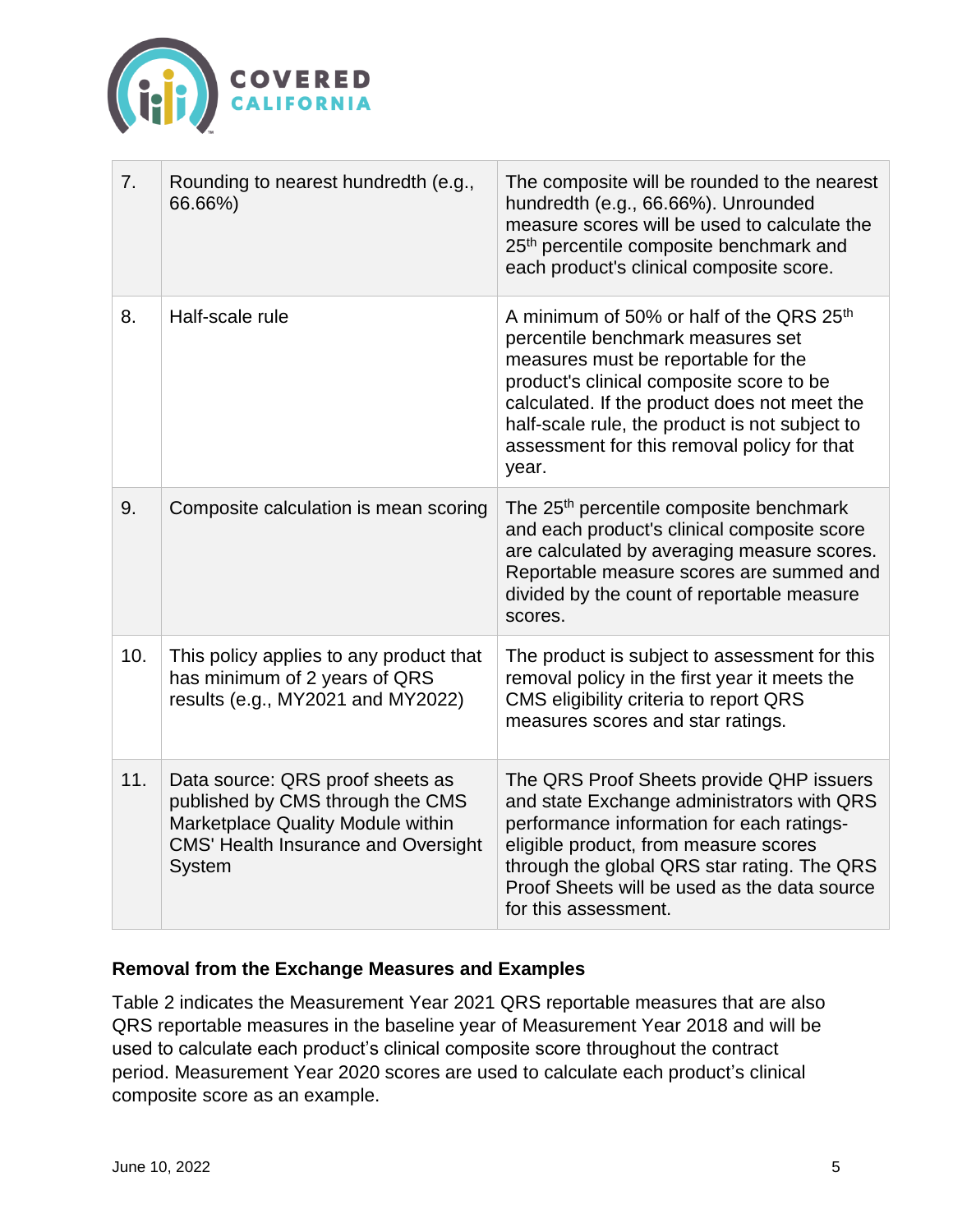

The table also provides two example scoring assessments – one assessment for a product with all reportable measure scores (Health Plan A) and one assessment for a product with missing measure scores (Health Plan B).

| Table 2: Removal from the Exchange Measures (MY2021 Reportable Measures) |  |
|--------------------------------------------------------------------------|--|
| and Example Assessment                                                   |  |

|                   |                                                                                                 | <b>Health Plan A</b>                                                     |                                                                      | <b>Health Plan B</b>                                                     |                                                                      |
|-------------------|-------------------------------------------------------------------------------------------------|--------------------------------------------------------------------------|----------------------------------------------------------------------|--------------------------------------------------------------------------|----------------------------------------------------------------------|
|                   |                                                                                                 | MY2018 25th<br><b>Percentile</b><br><b>Composite</b><br><b>Benchmark</b> | <b>MY2020</b><br><b>Clinical</b><br><b>Composite</b><br><b>Score</b> | MY2018 25th<br><b>Percentile</b><br><b>Composite</b><br><b>Benchmark</b> | <b>MY2020</b><br><b>Clinical</b><br><b>Composite</b><br><b>Score</b> |
| <b>NQF</b><br>ID# | <b>QRS Clinical Quality Management</b><br><b>Summary Indicator Measures</b>                     | 0.50                                                                     | 0.57                                                                 | 0.54                                                                     | 0.60                                                                 |
| 0105              | Antidepressant Medication<br>Management (AMM)                                                   | 0.59                                                                     | 0.59                                                                 | 0.59                                                                     | 0.56                                                                 |
| 0576              | Follow-up After Hospitalization for<br>Mental Illness (FUH) 7-Day*                              | 0.29                                                                     | 0.45                                                                 | NR.                                                                      | <b>NR</b>                                                            |
| 2372              | <b>Breast Cancer Screening (BCS)</b>                                                            | 0.65                                                                     | 0.68                                                                 | 0.65                                                                     | 0.63                                                                 |
| 0032              | Cervical Cancer Screening (CCS)                                                                 | 0.48                                                                     | 0.54                                                                 | 0.48                                                                     | 0.46                                                                 |
| 0034              | Colorectal Cancer Screening (COL)                                                               | 0.47                                                                     | 0.49                                                                 | 0.47                                                                     | 0.44                                                                 |
| 0018              | <b>Controlling High Blood Pressure</b><br>(CBP)                                                 | 0.54                                                                     | 0.55                                                                 | 0.54                                                                     | 0.44                                                                 |
| 0541              | Proportion of Days Covered (PDC):<br>RAS Antagonists                                            | 0.73                                                                     | 0.73                                                                 | 0.73                                                                     | 0.80                                                                 |
| 0541              | Proportion of Days Covered (PDC):<br><b>Statins</b>                                             | 0.68                                                                     | 0.66                                                                 | 0.68                                                                     | 0.76                                                                 |
| 0541              | Proportion of Days Covered (PDC):<br><b>Diabetes All Class</b>                                  | 0.68                                                                     | 0.70                                                                 | 0.68                                                                     | 0.81                                                                 |
| 0055              | <b>Comprehensive Diabetes Care</b><br>(CDC): Eye Exam (Retinal)<br>Performed                    | 0.41                                                                     | 0.46                                                                 | 0.41                                                                     | 0.54                                                                 |
| 0575              | <b>Comprehensive Diabetes Care</b><br>(CDC): Diabetes Hemoglobin A1c<br>(HbA1c) Control (<8.0%) | 0.52                                                                     | 0.62                                                                 | 0.52                                                                     | 0.60                                                                 |
| 1517              | Prenatal and Postpartum Care<br>(PPC): Postpartum Care                                          | 0.66                                                                     | 0.71                                                                 | 0.66                                                                     | 0.96                                                                 |
| 1517              | Prenatal and Postpartum Care<br>(PPC): Timeliness of Prenatal Care                              | 0.77                                                                     | 0.80                                                                 | 0.77                                                                     | 0.82                                                                 |
| 0033              | Chlamydia Screening in Women<br>(CHL)                                                           | 0.40                                                                     | 0.50                                                                 | 0.40                                                                     | 0.54                                                                 |